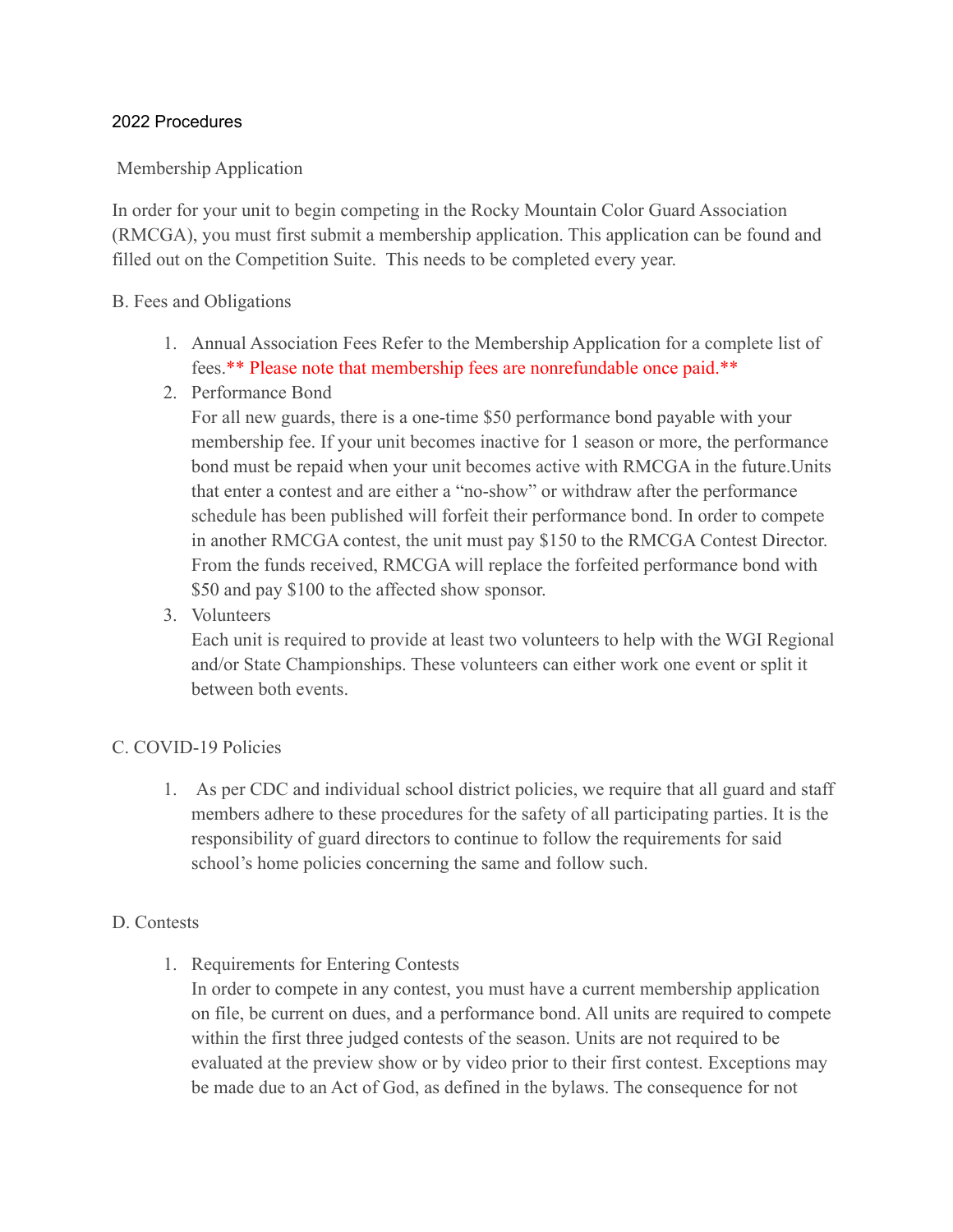competing within the first three judged contests of the season is performing in exhibition at State Championships. In order to compete at State Championships, each unit must compete in a minimum of three RMCGA competitions and/or the WGI Denver Regional. Novice units have a minimum of only two RMCGA contests to be eligible for State Championships. Each unit must compete in at least one RMCGA competition and/or the WGI Denver Regional in the same class as entered for the State Championships show. If a unit is located outside the Denver Metro or Colorado Springs area and will not be able to attend the required minimum (three competitions), please submit a written request to the RMCGA Board of Directors for the above requirement to be waived.

2. Competition Class

After reading the RMCGA class definitions, determine which class best fits you and your members. The Chief Judge will review all units' classifications and will notify you if you are found to be in the wrong class. Changes in class must be made in writing to the Contest Director 14 days prior to the contest, subject to the approval of the Board of Directors.

3. Contest Entry

Registration for contests is now going to be done through Competition Suite. Only the administrator that is assigned to the unit has the ability to register for shows and make changes.

4. Exhibitions

Any group who is not an active RMCGA member may request to perform in exhibition at any contest. This request must be made in writing to the Contest Director at least three weeks prior to the date requested. Units may perform in exhibition once during a season at no charge. If a unit would like to perform in exhibition more than once, they must be a paid Associate Member of RMCGA.Exhibitions are to be non-judged. If a judged exhibition is requested, the unit must be a fully paid member at the current membership price.

5. WGI Denver Regional

The WGI Denver Regional will be included as part of the RMCGA regular season schedule. The WGI Denver Regional will be included in Membership Dues, subject to WGI's current years fees.

## E. Spiel Sheet

Spiel Sheets will be submitted through Competition Suite.

#### F. Order of Appearance

Order of appearance in a contest will be determined by a random draw within each class.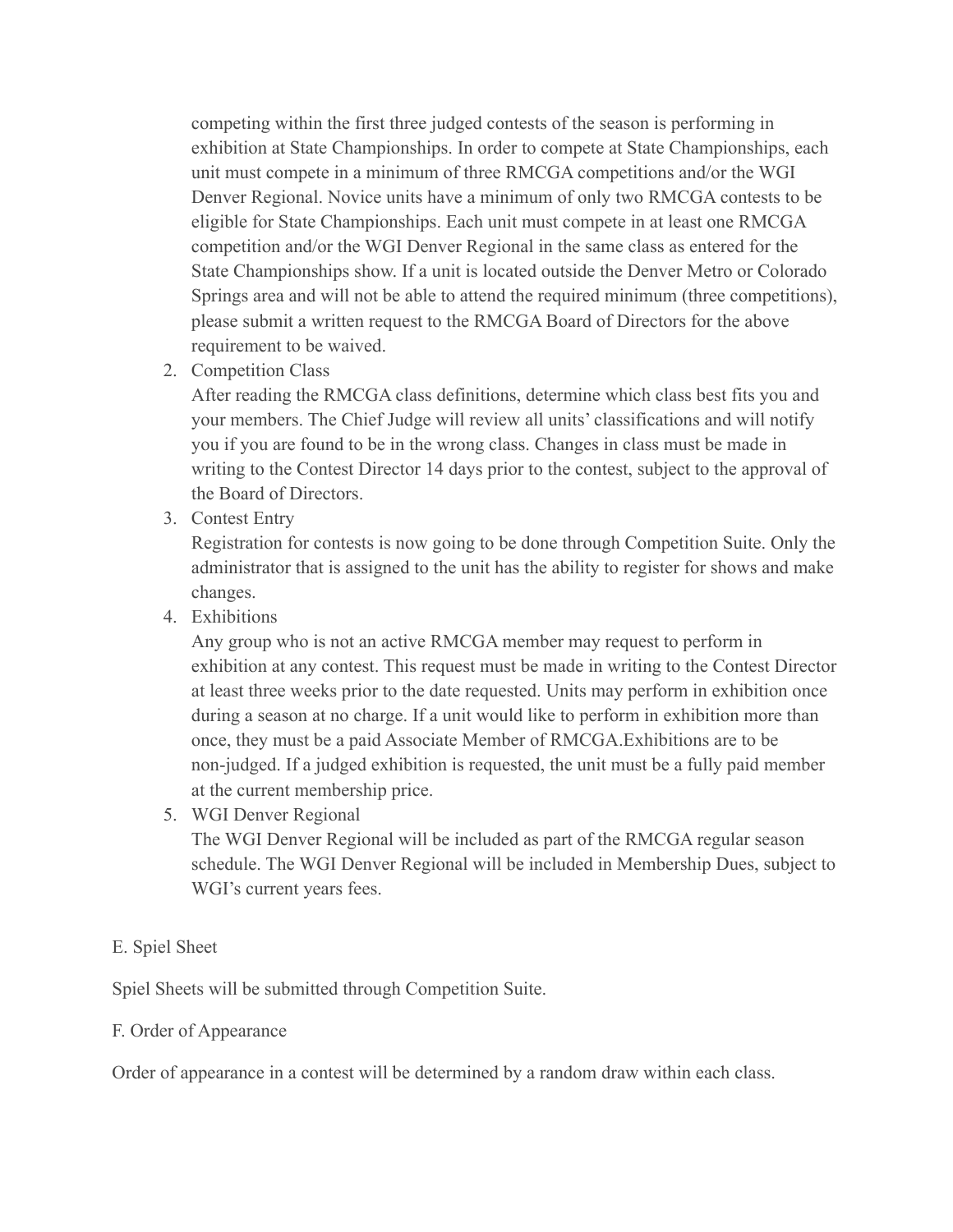The Cadet and Middle School class may be moved to a later time in order for them to perform for a larger audience.

Requests for a change in contest order can be submitted to the Contest Director at least 14 days before the contest. The Contest Director will then contact all units from the affected class(es). Schedule changes will only be made if there is a consensus among all competing units in the affected class(es).

Changes in performance times for individual units may occur on the day of a contest only when impacted by an Act of God, as stated in the bylaws. The unit director is responsible for contacting the Contest Director. The contest director will then discuss the request with the other unit(s) in that class to determine if a later performance time will be granted

## G. Seeding for State Championships

All units will be seeded for state championships using their most recent competitive score (including the WGI Denver Regional) increased by 1.5 points per week till the end of the competitive calendar. The resulting ranking will be used to determine performance order at state championships.

Using these rankings in each class, preliminary performance will be determined as a reverse order where the highest ranking unit performs last. In classes where rounds are needed, all odd numbered rankings will perform in one round and even number rankings will perform in a separate round. The top half of scoring units in that classification will advance on to finals, always taking the middle unit should a class have an odd number of competitors. These units will perform in reverse order based on their preliminary score, with the highest scoring unit performing last. Color guards with identical scores or seeds will randomly be assigned as to which performs first. Finals competition will be in reverse order with the highest preliminary score, regardless of round, performing last up to 24 units.

## H. Judges

There will be a single panel of judges at all regular season contests. At State Championships, the panel of judges will be split between 5 judges from out of the State and 5 judges within Colorado.

- Downstairs judges: Equipment and Movement
- Upstairs judges: Ensemble Analysis, General Effect 1, General Effect 2
- Floor judge: Timing and Penalties

# I. Mid Season Promotions: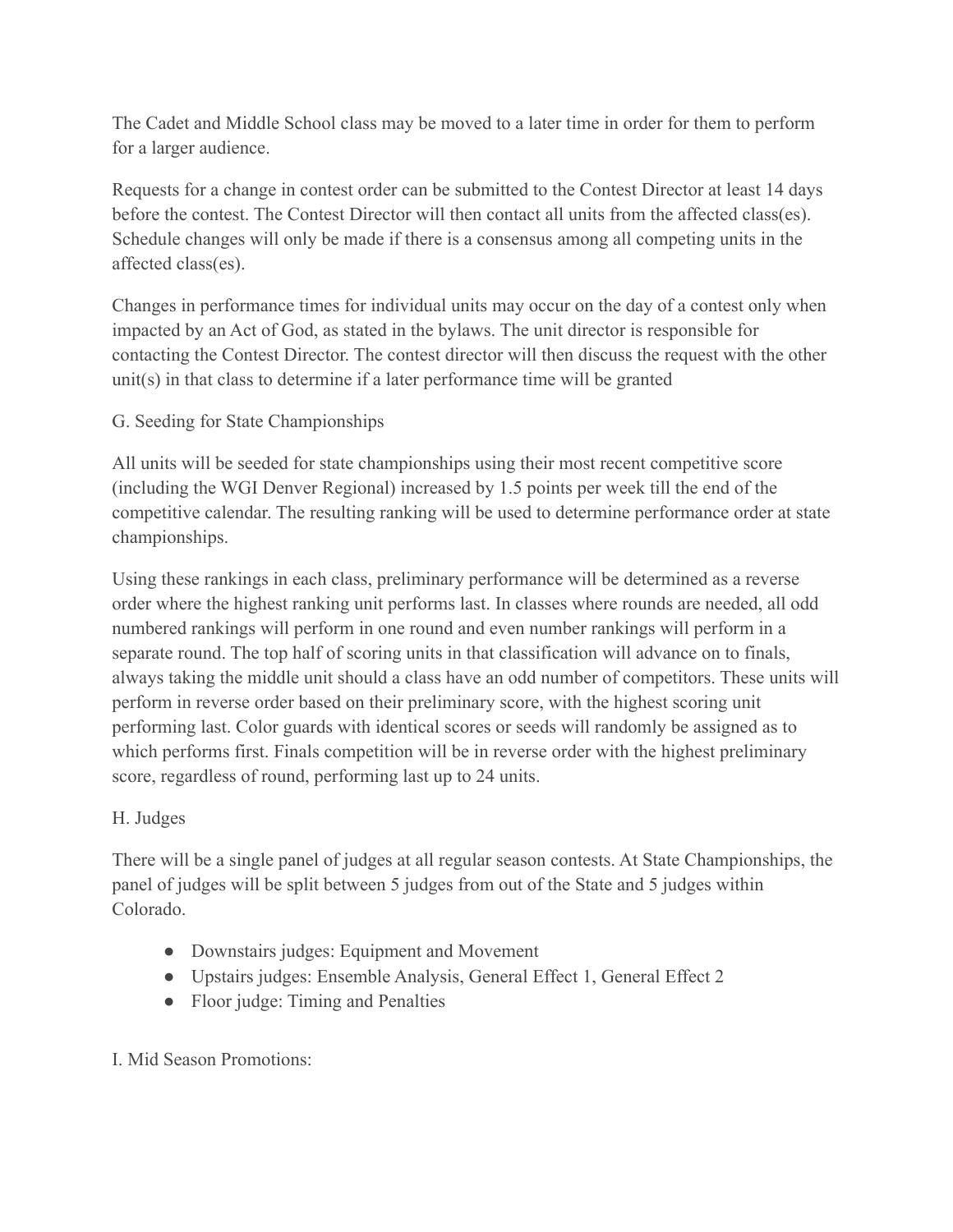At the evaluation/preview show, or during the season, the chief judge may promote any team when the judging panel believes that team will be competitive in the top half of the class into which the team is to be promoted. Promotions may not occur after the first Saturday in March. A proper ceremony with pins/medals and music should be accorded to any teams achieving promotion at a competitive show.

In addition to the Judging panel as a collective whole is very confident that the unit should finish in the top half of the next class up if promoted, the Board of Directors will need to approve the promotion. This method would require judges and the Board to correspond with each other to determine if this is a high enough probability to justify a promotion.

In the event that either or both of these things occur, as a courtesy, the staff of the unit would be notified ahead of the retreat when the announcement will be made. The announcement will be made accordingly:

Announce all units in order from last to 2nd place. Before announcing 1st place, ceremonial music begins, followed by an announcement for all of the units members and staff to join their captains on the floor. Once all members and staff are on the floor with their captains, the announcement is made "And in 1st place, with a score of X. Please welcome the newest member of the (insert class here).

Lastly, if a unit is officially promoted, but their show does not meet timing requirements for the next class up, the timing penalties shall be waived for the remainder of the season, so long as they met the timing requirements of the class they originally signed up for.

A promoted unit must remain in the division they are promoted to for the remainder of the season.

J. Promotions after Championships:

## A. Finals Promotions

Any color guard that attends State Championships and advances to finals from the preliminary competition round may not compete in a lower class the following season. If a color guard must perform in the higher division the following year but is not ready, the director may submit a letter on extenuating circumstances on why this would adversely affect their color guard. The RMCGA Board of Directors may then re-open the review and decide whether the circumstances warrant a reversal of the reclassification. In addition, the color guard may utilize their evaluation for consideration to return to the lower class of competition.

If a unit competing in A Class has placed in the top 3 at State Championships for 3 consecutive seasons, that unit must undergo a rigorous evaluation process and must either petition to stay in A Class or move to Open Class. These units must remain in Open Class for one full season before moving to a lower class.

B. Scholastic Regional A Promotions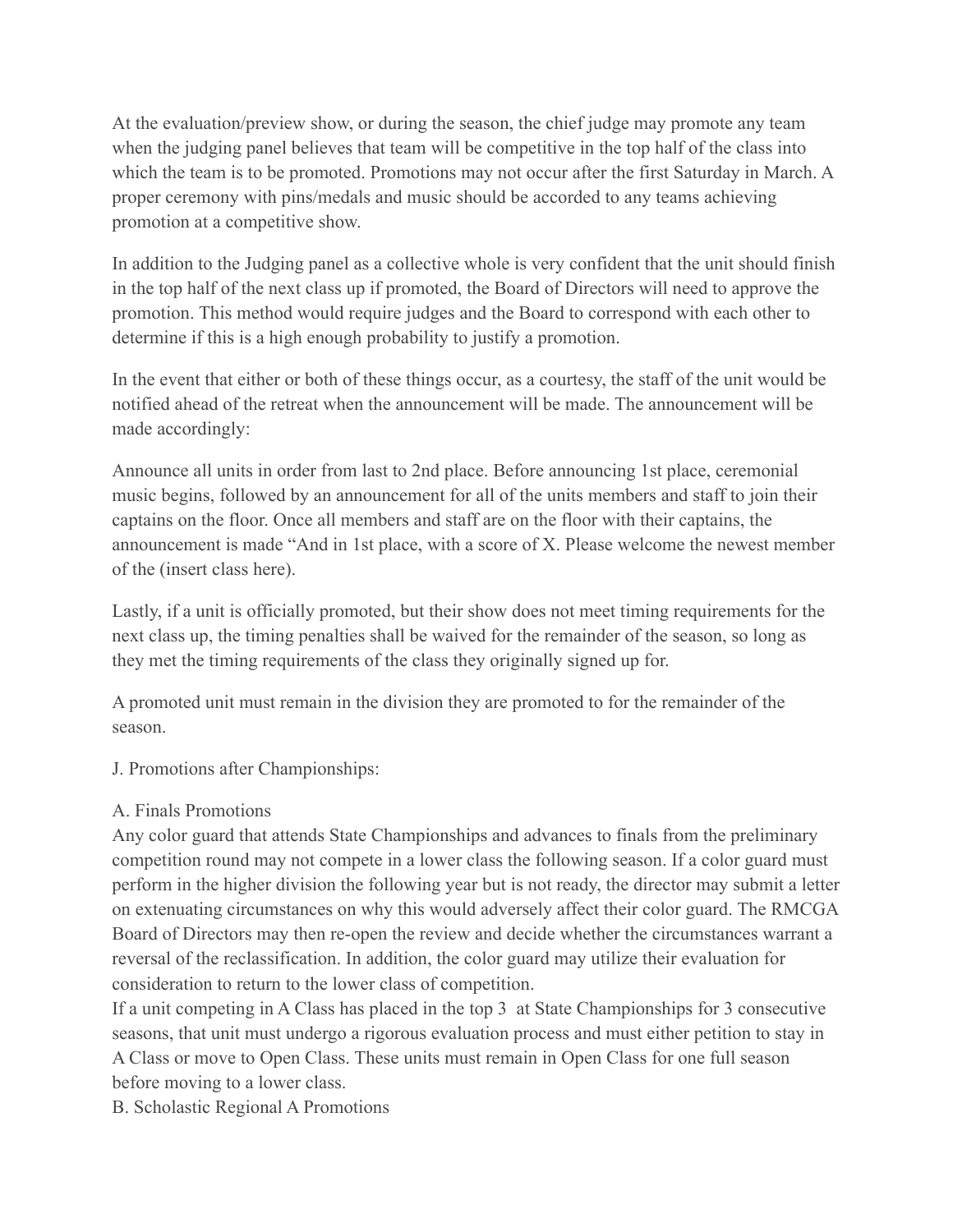The top three Scholastic Regional A Class finalists from State Championships will be promoted to the next higher class of competition for the following season. If a color guard is promoted, the director may submit a letter on extenuating circumstances on why this would adversely affect their color guard. The RMCGA Board of Directors may then re-open the review and decide whether the circumstances warrant a reversal of the reclassification. In addition, the color guard may utilize their evaluation for consideration to return to the lower class of competition. K. Contest Day Information

# 1. Contest rules

RMCGA contests will be run using Winter Guard International rules. The RMCGA Board of Directors shall rule upon requests for exemption from the Winter Guard International rules.

# 2. Protests

Any protest regarding a contest will be reviewed by the RMCGA Board of Directors, and will be acted upon accordingly. Protests MUST be filed in writing to the Contest Director or Chief Judge by the Monday following the contest.

# 3. Check-in

Directors must check units in. Directors will receive a packet at check-in that contains any last minute information for that contest, as well as your 7 wristbands for staff, floor/prop helpers, parent chaperones, and/or bus drivers.

Note: RMCGA will not admit anyone at "no charge" so please distribute the wristbands wisely. L. Badges

These badges will allow admittance into all RMCGA contests. Badges must be visible at all times. If you do not have your badge at the contest, you will either need to pay admission or use one of your wristbands.

- Each unit will receive one RMCGA badge for the Unit Director (Band Directors for Scholastic Units will also receive one badge).
- If your badge is lost, it can be replaced for \$25.00.
- Each unit who has at least one representative at the RMCGA November meeting will begiven one extra badge for the season.Performing members will be admitted into the performance gym with their hand stamp. When available, performing members are required to sit on the back side of the floor. If rear seating is not available, performing members should sit toward the outermost edges of the stands. Leave the front stands and most central stands for paying spectators.
- Units found violating this request may be assessed penalties and possible disqualifications. RMCGA badges will not allow admittance into the Winter Guard International Regional contest.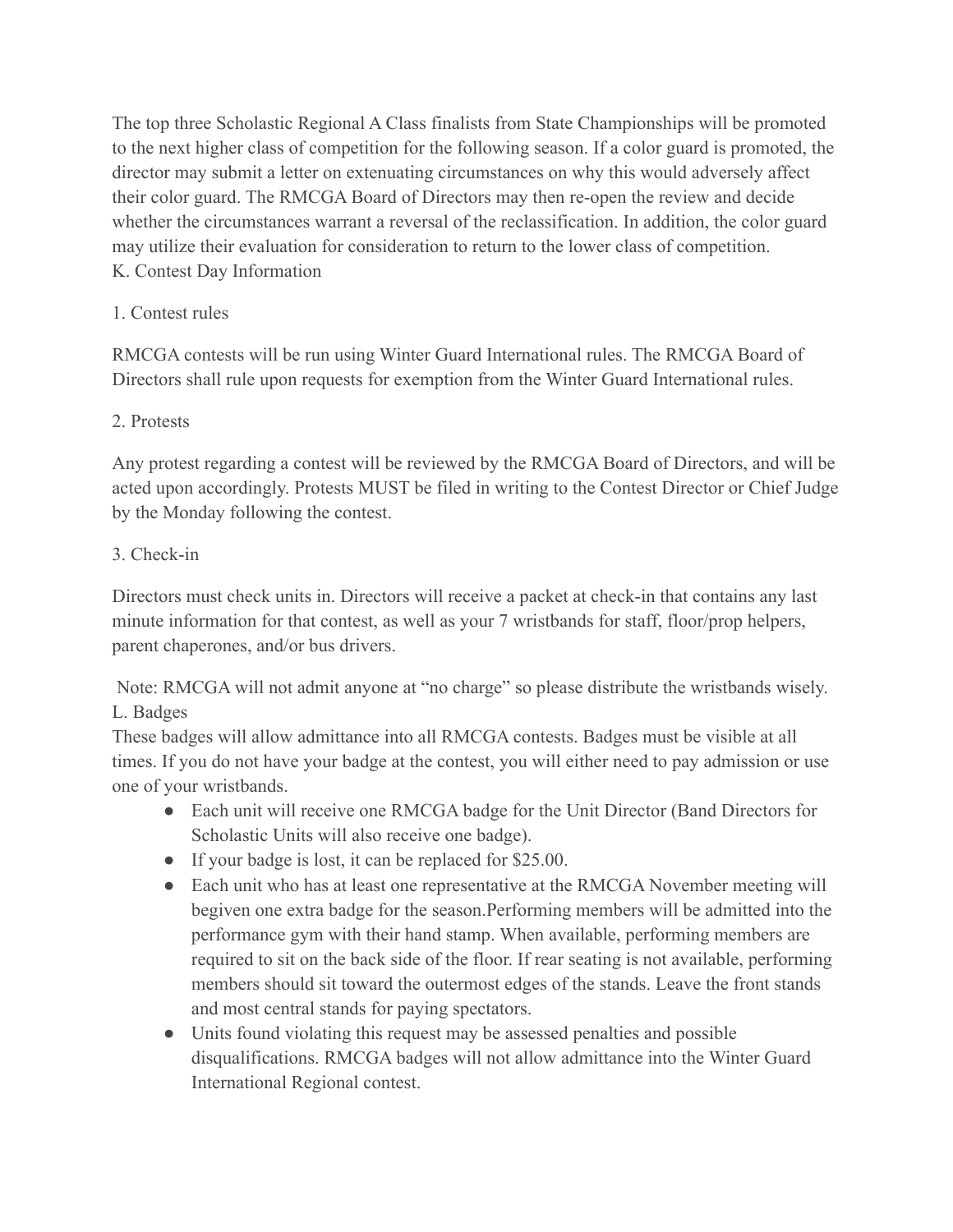## 1. Floors, Carts and Props

Props can be unloaded one hour prior to your performance time. If you need more than one hour, please contact the Contest Director.Floors and props are to be stored in the designated prop storage area. For all shows, you must remove all props from the contest site as soon as possible after your performance, unless otherwise noted. This will help to relieve congestion in the prop storage area. Let the contest director know if you would like to refold your floor following the contest.

2. Equipment/Prop Inspection

Inspection may happen any time prior to your performance. The rules for inspection as stated in the Winter Guard International Rule Book will be adhered to. Basically, anything that could damage the floor will not be allowed.

3. Areas within the School

We need to respect the wishes of the school in order to continue to hold shows at any location. Any unit found violating these rules may be assessed penalties and possible disqualifications.

- Please do an inspection of your unit's designated staging area at the end of the day to make sure all trash, equipment and belongings are cleaned up.
- All food must be eaten in the designated areas.
- Spinning is not allowed in any hallways or spaces except the designated warm-up areas. This is a safety issue for anyone traveling through the hallways as well as a concern for damage to our host schools. Any unit found violating this item may be assessed penalties and possible disqualification.
- 4. Guard Staging Areas

This is the location where your guard is allowed to put belongings and do minimal stretching. People must be able to pass through your area.

- All units are asked to vacate their staging area in a specified time frame in a reasonable amount of time after performing at the discretion of the show host, units may stay if space is available.
- Your unit must clean up the staging area.
- If your unit chooses to stay for the remainder of show, you are asked to store belongings in your vehicles. Please advise your members that it is not wise to leave valuables in the staging areas. RMCGA and the host schools cannot be responsible for any losses. Any unit found violating this request may be assessed penalties and possible disqualification.
- 1. Sound Check

Sound check will be allowed 1 hour prior to the contest start time and during breaks at all RMCGA shows including State Championships. The volume will be set using the WGI requirement of a decibel meter. The purpose of sound check is to adjust speed and to ensure your music (CD, media device, etc) will play in the RMCGA system.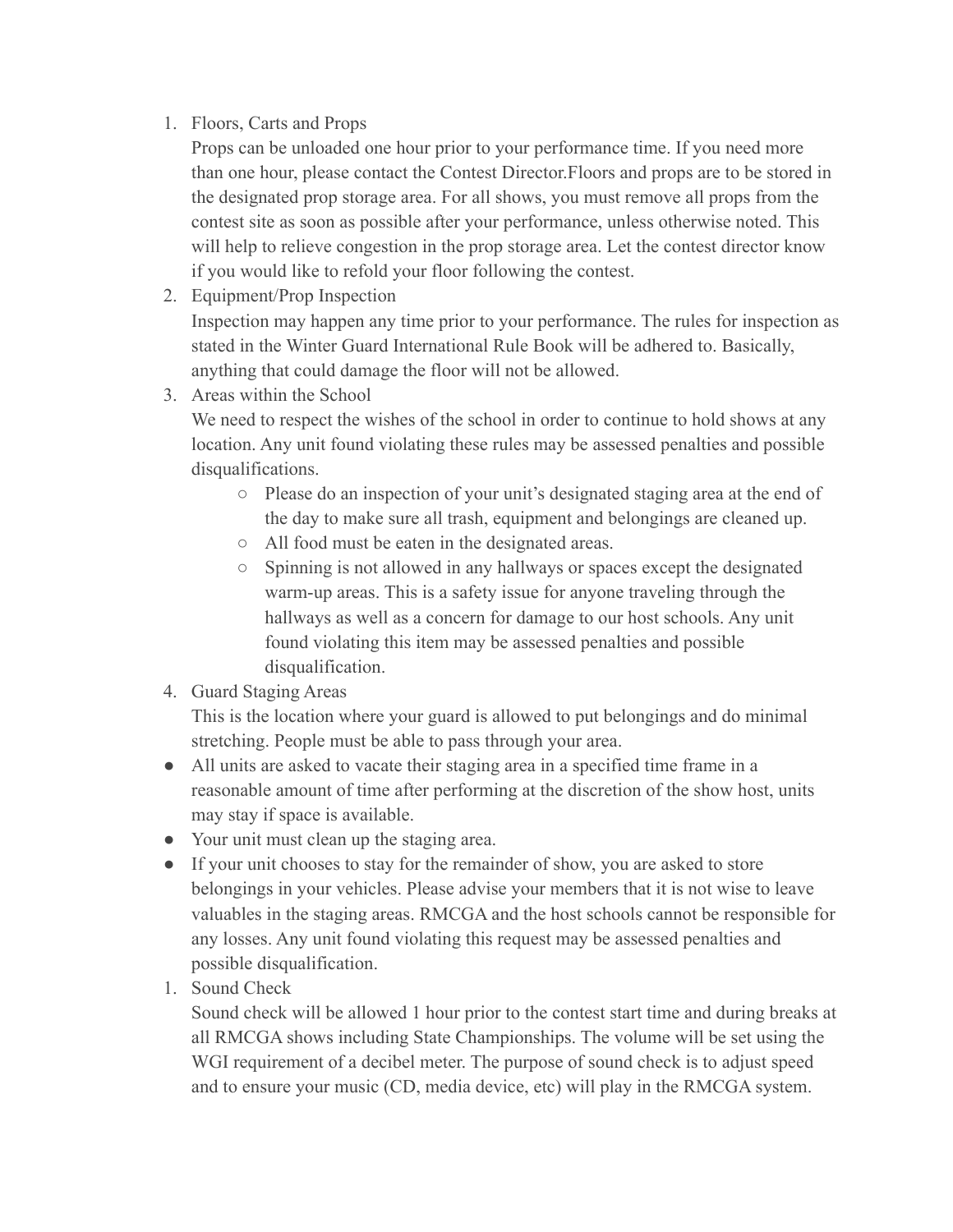#### 2. Warm-up areas

It is up to the unit director to ensure their unit arrives at warm-up on time. If you do not wish to go to all warm-up locations, please let the Contest Director know. A member of the contest staff will direct you to leave the warm up areas at your scheduled time. Please listen to these individuals, they will be in constant contact with the performance gym and will inform you of any delay of show. If there is a problem, please inform the Contest Director.

## M. Critique

Most shows will have a critique afterward. Refer to the show information for critique details. Please contact the Chief Judge if you have any questions.

## N. Video Policy

Per the information provided from the WGI conference in Las Vegas, RMCGA will no longer be selling DVDs of unit performances. This is due to copyright laws. If someone chooses to record a unit's performance and posts it online, they will be held liable for any copyright violations. RMCGA will make announcements at each contest informing the audience of these policies.

## O. Photography Policy

Only non-professional cameras will be allowed into the competition area except with permission from the Contest Director. For the safety of the performers, there is a strict NO FLASH policy. Please check to make sure that your flash is off before the contest begins.

## P. Hosting Contests

## A. Application Form/Process

If your unit wishes to host a contest, make sure your location fits all the needs of a contest site. You can determine this by reading the Contest Sponsor packet checklist. Fill out an application to sponsor a contest. Once the application has been signed by the unit director and a building supervisor, submit it along with a check for \$100.00 (for each show applying for) to the RMCGA Treasurer. Units will be notified by the Contest Director if your unit is awarded a contest.

#### B. Host Fee

Upon completion of a hosted contest, the sponsoring unit will pay RMCGA the remaining host fee within one week. The remaining host fee will be based on the schedule found in the Contest Sponsor application packet. You may either pay this remaining fee via check or BINGO transfer.

Q.Miscellaneous Information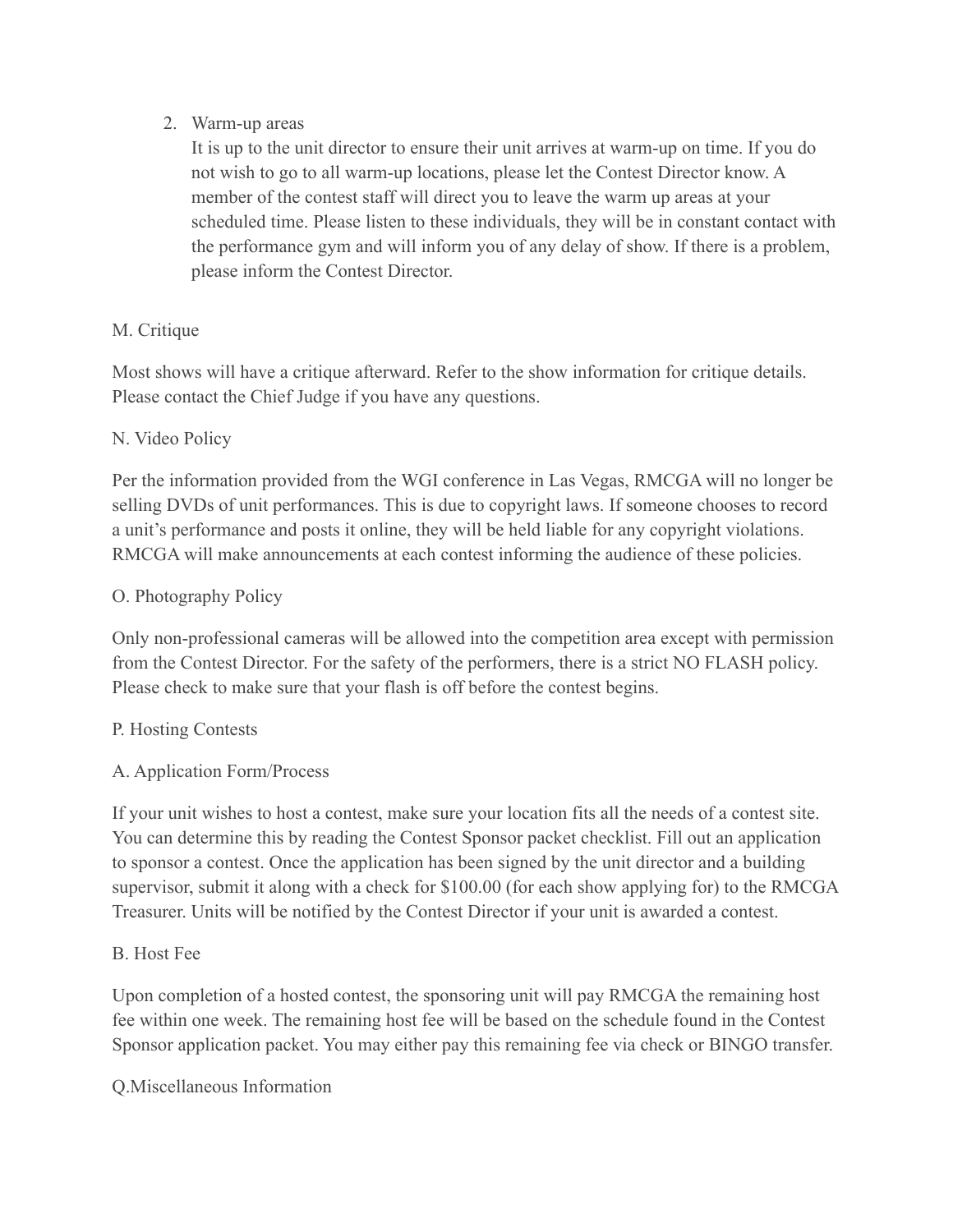#### A. Age-outs and Seniors

Age-outs and high school seniors will have the opportunity to put a paragraph and picture in the championship program. Additional information will be put on the RMCGA website and the RMCGA Facebook page.

## B. Souvenir Selling

Any active RMCGA unit may sell souvenirs at any RMCGA contest. The charge for the space is \$25.00 for the entire season. This charge does not include the WGI Regional or State Championships. No items may be sold that will interfere with the host school's concessions. Units must bring their own tables.

- Selling at the WGI Regional will be granted through the Regional sponsor.
- Selling at State Championships will be granted based on RMCGA's agreement with the venue.

# C. Code of Conduct

RMCGA adheres to the WGI Code of Conduct. Each person receiving an RMCGA badge (unit director, judge, contest staff member, etc) will receive a hard copy in which they will be expected to sign each year. If you are found to violate any section of this code, your RMCGA badge will be revoked for the remainder of the season.All unit directors are responsible for the actions of their performers as well as the staff of that organization.

## D. Recruitment Policy

RMCGA encourages all high school students to participate in their respective high school winter guard programs. The time for high school participation only exists for one moment in life. There is time to participate with independent programs following graduation. Independent, or mixed school units, will not recruit from high school programs without notification of, and communication with the band director(s). If any situation arises where a high school student, whose high school is an active member of RMCGA, wishes to be involved with an independent unit, the parents, students and instructors should communicate with each other to ascertain the best option for the student. In an effort to foster professional courtesy and communication, the independent units should provide a letter of intent to the high school student's instructors and band director to adequately inform all involved of the student's wishes and the independent unit's intentions. This notification should be made no later than one week after the student attends their first rehearsal of an independent unit.

Units may not take members who have outstanding dues to another organization, punishable by disqualification if no meaningful attempts (through direct communication with the unit director)